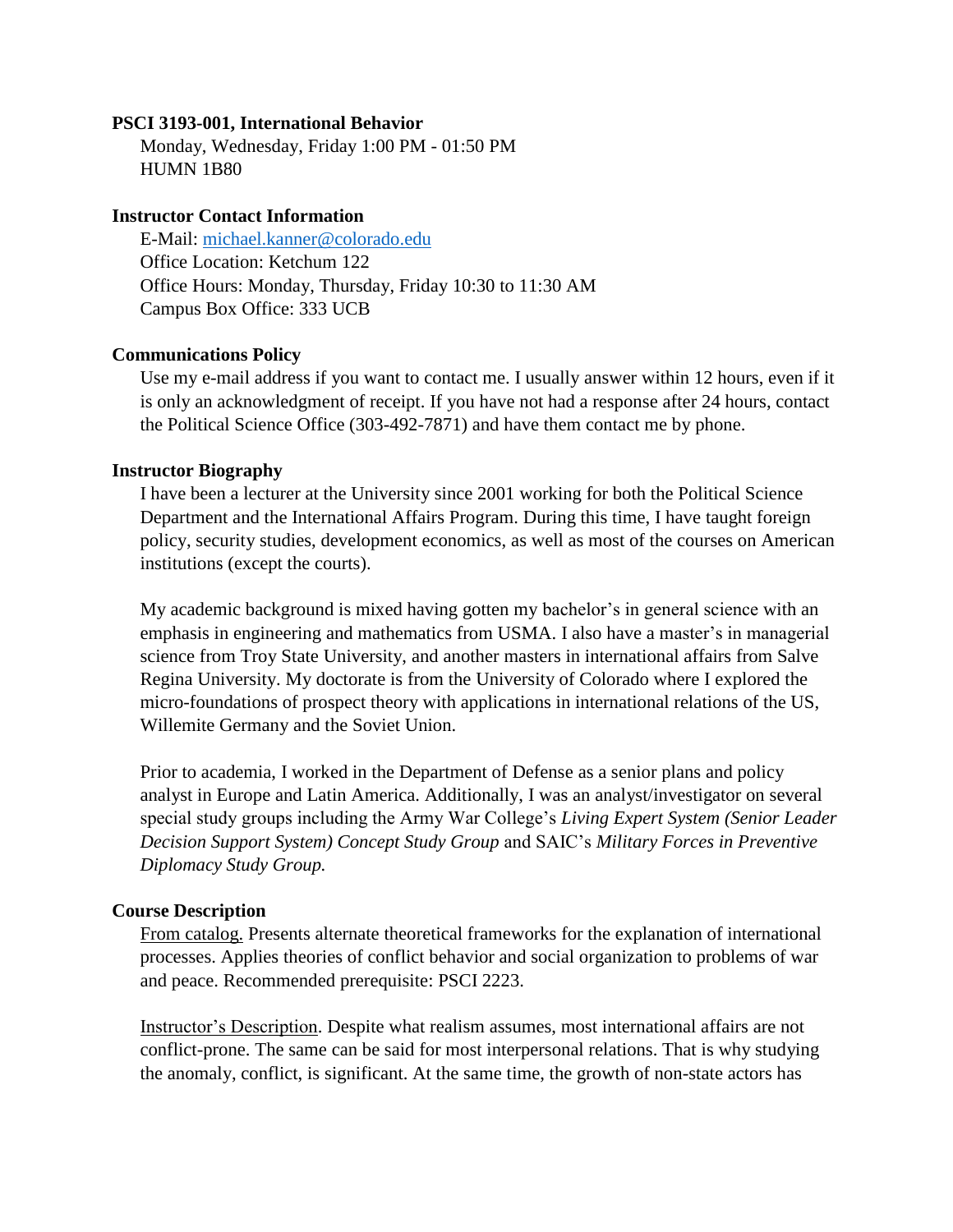meant going beyond the normal system and state level analysis and looking at group and individual motivations.

## **Objectives/Questions**

- 1. Analyze the reasons conflicts become violent at the system, state, group and individual level.
- 2. Examine cooperative mechanisms.
- 3. Identify the means of preventing conflict.
- 4. Apply the concepts discussed in class to current and recent cases.

# **Required Texts**

Barash, David P. and Charles P. Webel. 2018. *Peace & Conflict Studies, 4th Edition*. Washington, DC: Sage Publishing.

Mitchell, Sara McLaughlin, and John A. Vasquez. 2014. *Conflict, War, and Peace: An Introduction to Scientific Research*. Washington, DC: Sage Publishing.

Articles posted on the D2L website. These articles will be linked to the days that they are assigned as readings.

## **Student Responsibilities**

Readings are done in advance. I have purposely kept the readings relatively short. In exchange, I expect students to read them. In some cases, the readings rely on different quantitative methods. While you are not going to be conducting quantitative research, you should pay attention to how authors have used them to study the behavior.

Be prepared to participate. The class is small and is only successful if everyone expresses their opinion.

Be on time. Classes start promptly. Not only will you miss parts of the class, but I consider it disruptive and rude to be late.

# **Grading Criteria**

Your final grade is based on a 100-point scale. This is the breakdown of the points

| Critical Paper $-3$ at 30 points each | 90 points  |
|---------------------------------------|------------|
| Attendance/participation              | 10 points  |
| Total                                 | 100 points |

Critical Paper. These are take-home papers. The questions and administrative instructions will usually be posted 10 to 14 days prior to the due date. One question will be theoretical, while the second will ask you to apply theories to a current event. No research is necessary for these papers. Late papers will not be accepted.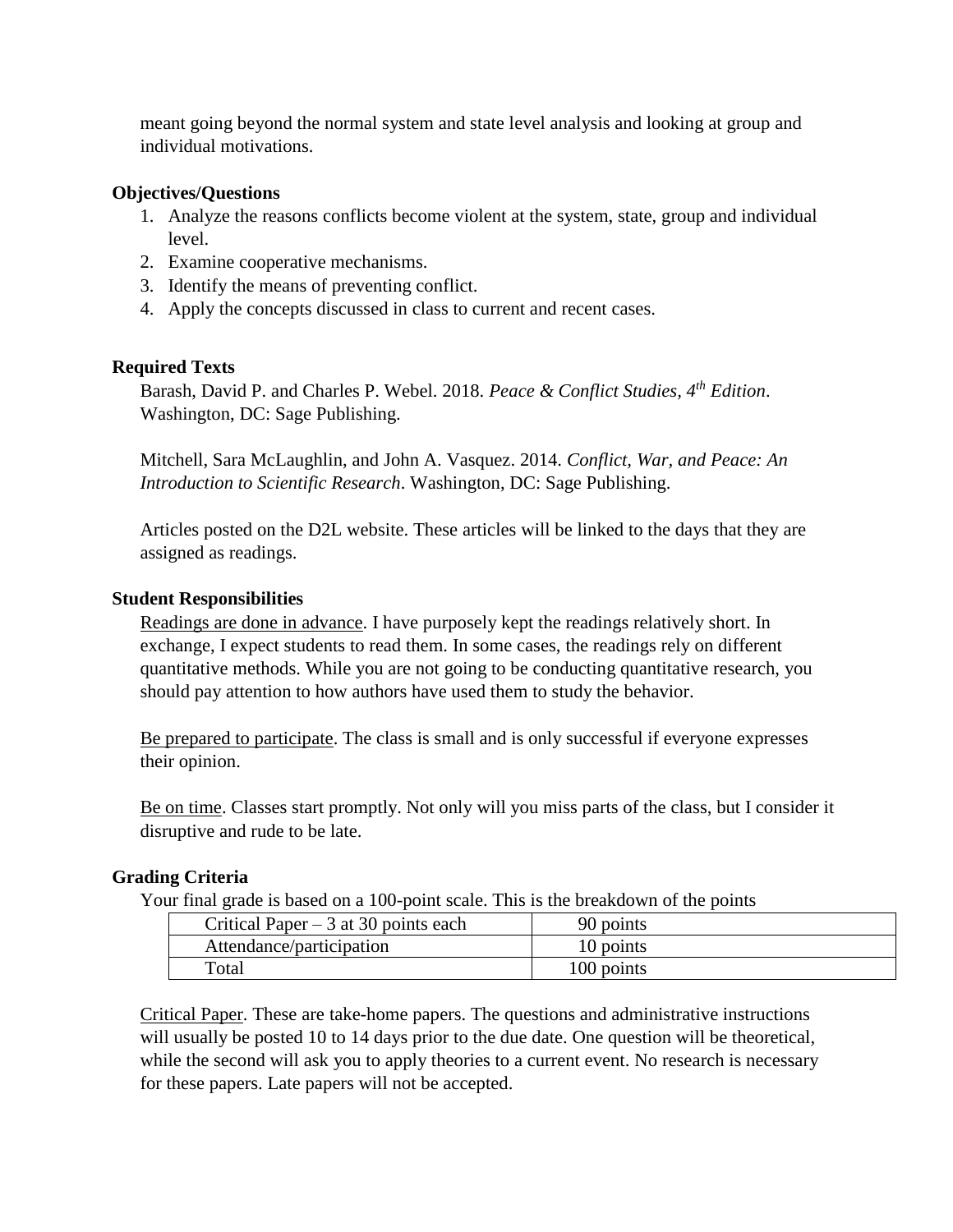Attendance. Ten percent of life is showing up. The same is true for this class. Absences will be excused for illness, work, ROTC (or military commitments), or family/personal issues. Paperwork may be required if there are frequent absences.

| <b>January</b>    |               |                                                                 |                                                                      |                    |  |  |
|-------------------|---------------|-----------------------------------------------------------------|----------------------------------------------------------------------|--------------------|--|--|
| $15 - \text{MLK}$ | 16            | $17 -$                                                          | 18                                                                   | $19 - PCS$ 1       |  |  |
| <b>Birthday</b>   |               | Introduction                                                    |                                                                      |                    |  |  |
|                   |               | Syllabus                                                        |                                                                      |                    |  |  |
| $22 - PCS$ 3      | 23            | $24 - CWP$ 7                                                    | 25                                                                   | $26 - PCS$ 14      |  |  |
| $29 - PCS$ 12     | 30            | $31 - PCS$ 16                                                   |                                                                      |                    |  |  |
| <b>February</b>   |               |                                                                 |                                                                      |                    |  |  |
|                   |               |                                                                 | $\mathbf{1}$                                                         | $2 - PCS$ 5        |  |  |
| $5 - PCS$ 13      | 6             | $7 - PCS$ 15                                                    | 8                                                                    | $9 - CWP$ 13       |  |  |
| $12 - CWP$ 6      | 13            | $14 - PCS$ 8                                                    | 15                                                                   | $16 - CWP2$        |  |  |
| $19 - CWP8$       | 20            | $21 - CWP3$                                                     | 22                                                                   | $23 - CWP4$        |  |  |
| 26 – Critical     | 27            | $28 - PCS$ 7                                                    |                                                                      |                    |  |  |
| <b>Paper Due</b>  |               |                                                                 |                                                                      |                    |  |  |
| <b>March</b>      |               |                                                                 |                                                                      |                    |  |  |
|                   |               |                                                                 | $\mathbf{1}$                                                         | $2 - PCS$ 10       |  |  |
| $5 - CWP9$        | 6             | $7 - CWP$ 12                                                    | 8                                                                    | $9 - CWP$ 10       |  |  |
| $12 - D2L$ :      | 13            | $14 - PCS$ 11                                                   | 15                                                                   | $16 - D2L$ : Paris |  |  |
| Mousseau          |               |                                                                 |                                                                      |                    |  |  |
| $19 - D2L$ :      | 20            | $21 - PCS$ 17                                                   | 22                                                                   | $23 - D2L$ :       |  |  |
| Lischer           |               |                                                                 |                                                                      | Snyder_Ballanti    |  |  |
|                   |               |                                                                 |                                                                      | ne                 |  |  |
| $26 - Spring$     | $27 -$ Spring | 28–Spring                                                       | 29–Spring                                                            | 30–Spring          |  |  |
| <b>Break</b>      | <b>Break</b>  | <b>Break</b>                                                    | <b>Break</b>                                                         | <b>Break</b>       |  |  |
|                   | <b>April</b>  |                                                                 |                                                                      |                    |  |  |
| $2 - PCS$ 4       | 3             | $4 - D2L$ : Pape                                                | 5                                                                    | 6 – Critical       |  |  |
|                   |               |                                                                 |                                                                      | <b>Paper Due</b>   |  |  |
| $9 - D2L$ :       | 10            | $11 - PCS$ 6                                                    | 12                                                                   | $13 - D2L$ :       |  |  |
| Abrahams          |               |                                                                 |                                                                      |                    |  |  |
|                   |               |                                                                 |                                                                      | <b>Bandura</b>     |  |  |
| $16 - PCS$ 9      | 17            | $18 - CWP$ 15                                                   | 19                                                                   | $20 - D2L$ :       |  |  |
|                   |               |                                                                 |                                                                      | Walter             |  |  |
| $23 - PCS$ 23     | 24            | $25 - PCS$ 22                                                   | 26                                                                   | $27 - PCS$ 20      |  |  |
| $30 - PCS$ 21     |               |                                                                 |                                                                      |                    |  |  |
|                   |               | <b>May</b>                                                      |                                                                      |                    |  |  |
|                   | $\mathbf{1}$  | 2 – Critical                                                    | 3                                                                    | $4 - Reading$      |  |  |
|                   |               | <b>Paper Due</b>                                                |                                                                      | Day                |  |  |
| <b>Legend</b>     |               |                                                                 |                                                                      |                    |  |  |
| <b>CWP</b>        |               |                                                                 | Reading from Conflict, War, and Peace: An Introduction to Scientific |                    |  |  |
|                   | Research      |                                                                 |                                                                      |                    |  |  |
| <b>PCS</b>        |               | Reading from Peace & Conflict Studies, 4 <sup>th</sup> Edition. |                                                                      |                    |  |  |

**Course Schedule**. Readings will be due the day they are assigned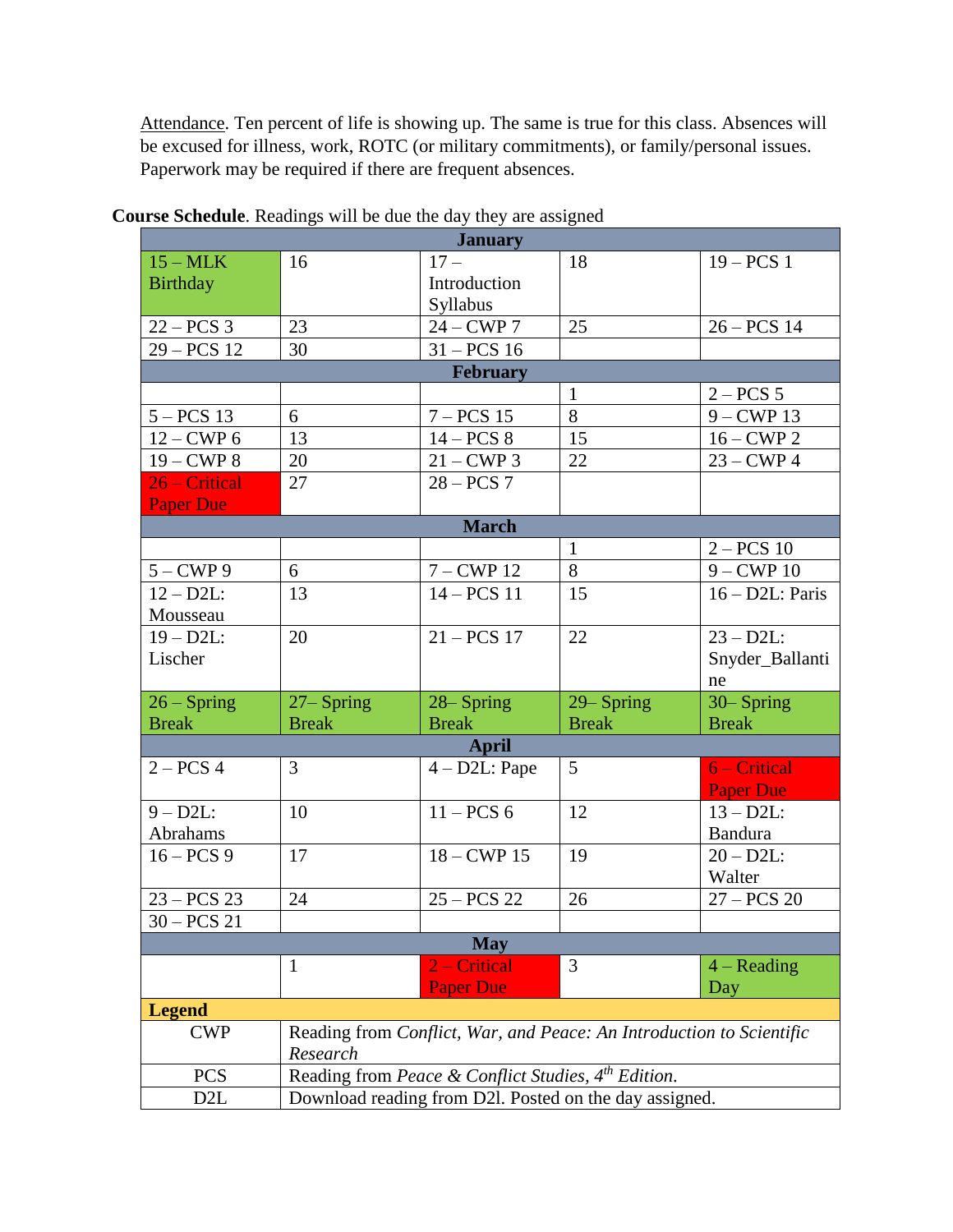### **Required Syllabus Statements**

#### Accommodation for Disabilities

If you qualify for accommodations because of a disability, please submit your accommodation letter from Disability Services to your faculty member in a timely manner so that your needs can be addressed. Disability Services determines accommodations based on documented disabilities in the academic environment. Information on requesting accommodations is located on the [Disability Services](http://www.colorado.edu/disabilityservices/students) 

[website](http://www.colorado.edu/disabilityservices/students) [\(www.colorado.edu/disabilityservices/students\)](http://www.colorado.edu/disabilityservices/students). Contact Disability Services at 303- 492-8671 or [dsinfo@colorado.edu](mailto:dsinfo@colorado.edu) for further assistance. If you have a temporary medical condition or injury, see [Temporary Medical Conditions](http://www.colorado.edu/disabilityservices/students/temporary-medical-conditions) under the Students tab on the Disability Services website and discuss your needs with your professor.

#### Religious Holidays

Campus policy regarding religious observances requires that faculty make every effort to deal reasonably and fairly with all students who, because of religious obligations, have conflicts with scheduled exams, assignments or required attendance. See the [campus policy regarding religious observances](http://www.colorado.edu/policies/observance-religious-holidays-and-absences-classes-andor-exams) for full details.

#### Behavior

Students and faculty each have responsibility for maintaining an appropriate learning environment. Those who fail to adhere to such behavioral standards may be subject to discipline. Professional courtesy and sensitivity are especially important with respect to individuals and topics dealing with race, color, national origin, sex, pregnancy, age, disability, creed, religion, sexual orientation, gender identity, gender expression, veteran status, political affiliation or political philosophy. Class rosters are provided to the instructor with the student's legal name. I will gladly honor your request to address you by an alternate name or gender pronoun. Please advise me of this preference early in the semester so that I may make appropriate changes to my records. For more information, see the policies on [classroom behavior](http://www.colorado.edu/policies/student-classroom-and-course-related-behavior) and the [Student Code of Conduct.](http://www.colorado.edu/osccr/)

### Sexual Misconduct, Discrimination, Harassment and/or Related Retaliation

The University of Colorado Boulder (CU Boulder) is committed to maintaining a positive learning, working, and living environment. CU Boulder will not tolerate acts of sexual misconduct, discrimination, harassment or related retaliation against or by any employee or student. CU's Sexual Misconduct Policy prohibits sexual assault, sexual exploitation, sexual harassment, intimate partner abuse (dating or domestic violence), stalking or related retaliation. CU Boulder's Discrimination and Harassment Policy prohibits discrimination, harassment or related retaliation based on race, color, national origin, sex, pregnancy, age, disability, creed, religion, sexual orientation, gender identity, gender expression, veteran status, political affiliation or political philosophy. Individuals who believe they have been subject to misconduct under either policy should contact the Office of Institutional Equity and Compliance (OIEC) at 303-492-2127. Information about the OIEC, the above-referenced policies, and the campus resources available to assist individuals regarding sexual